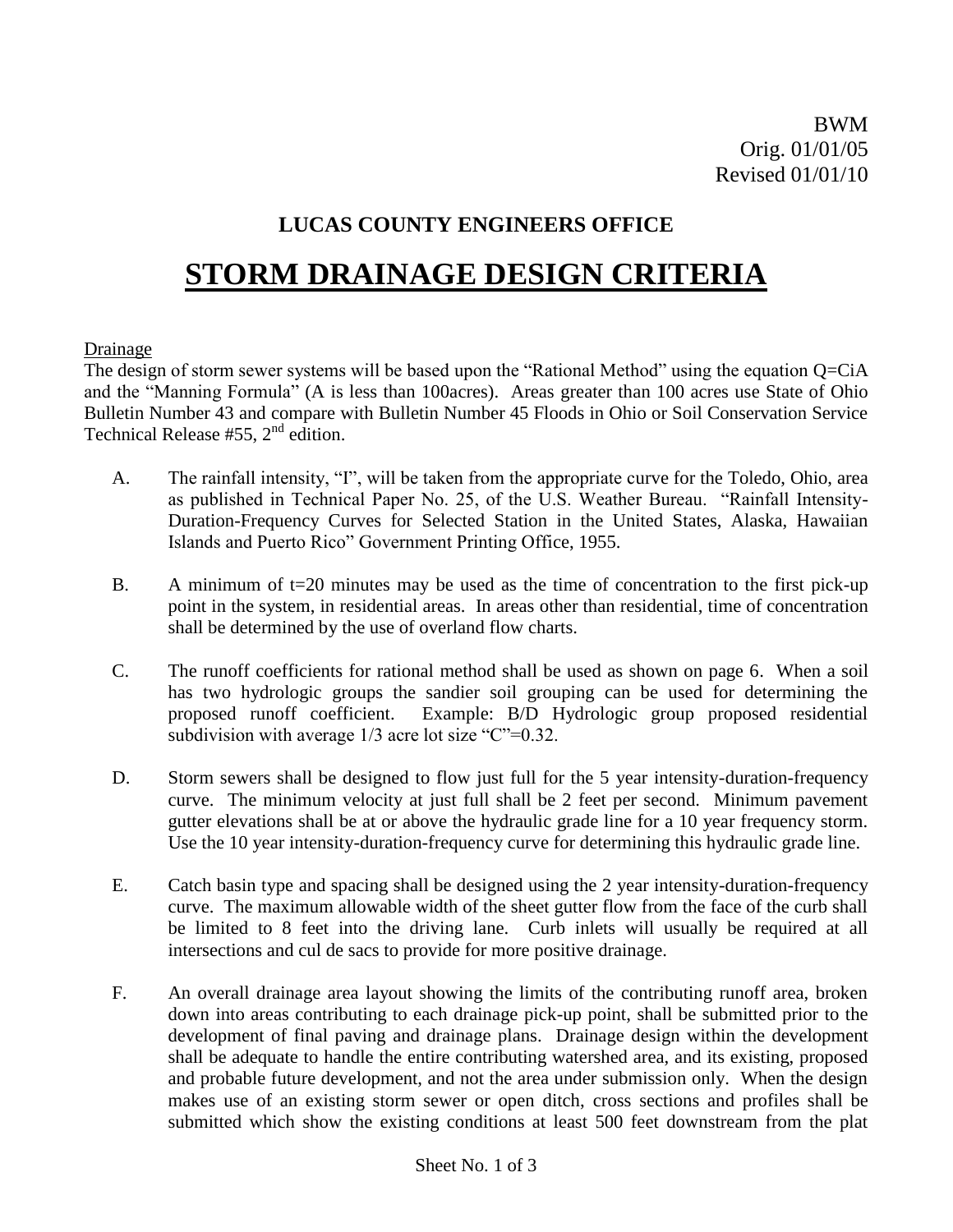being considered. The outletting stream for the development may need to be improved before development begins. An approved plan and County inspection is required when cleaning any ditch required for plat approval. If future plat extensions will utilize the same drainage system, the overall drainage plan shall be submitted with the first plat paving plans. When the drainage system includes the construction of an outlet pipe or ditch outside of the limits of current plat or development parcel, a drainage easement shall be secured and recorded for the outlet.

- G. Complete drainage calculations shall be submitted for pipe size determinations, 10 year hydraulic gradient checks and catch basin type and spacing designs. All culverts will be designed for a 10 year frequency storm with a hydraulic gradient check for a 25 year storm. The County has data for many ditches with 10 year hydraulic grade lines already determined. Drainage calculations shall be neatly prepared, organized, and submitted in a report format for review by the County drainage engineer. The report shall include the designer and/or reviewer name(s) and the seal, signature, and date of the professional engineer responsible for the calculations in accordance with Section 4733.14 of the *Ohio Revised Code*.
- H. Storm sewers and culverts shall be designed to conform to the requirements of Item 603 of the current State of Ohio, Department of Transportation Construction and Material Specifications. Pipe under pavement shall be Type "A" or "B" Conduit. Pipe not under pavement shall be Type "C" Conduit. The designer may indicate a particular kind of pipe by inserting the specification item number after the designation of the type of conduit. Pipe permitted are:

Item 603, Conduit, As Per Plan

Where Type B or C Conduit of less than or equal to 18" diameter is specified the contractor may use any of the following conduit materials:

Concrete Conduit:

\*ODOT 706.02 with 706.11 joints

The bedding for Type C Conduit may consist of a natural foundation with recesses shaped to receive the bell and spigot pipe. Scarify and loosen the middle one third of the trench.

Polyvinyl Chloride (PVC) Conduit:

\*ODOT 707.42 \*ODOT 707.43 \*ODOT 707.45 (For 15" and under diameter)

\*ASTM F679 (For 18" diameter)

PVC Conduit will only be permitted at those locations where a minimum cover from the top of the pipe to the bottom of the subgrade is 12 inches, however, for no installation shall the distance from the top of the pipe to the surface of pavement, or finish grade for conduit not under the pavement, be less than 18 inches. The bedding shall extend to a height of 12 inches above the top of the polyvinyl chloride conduit.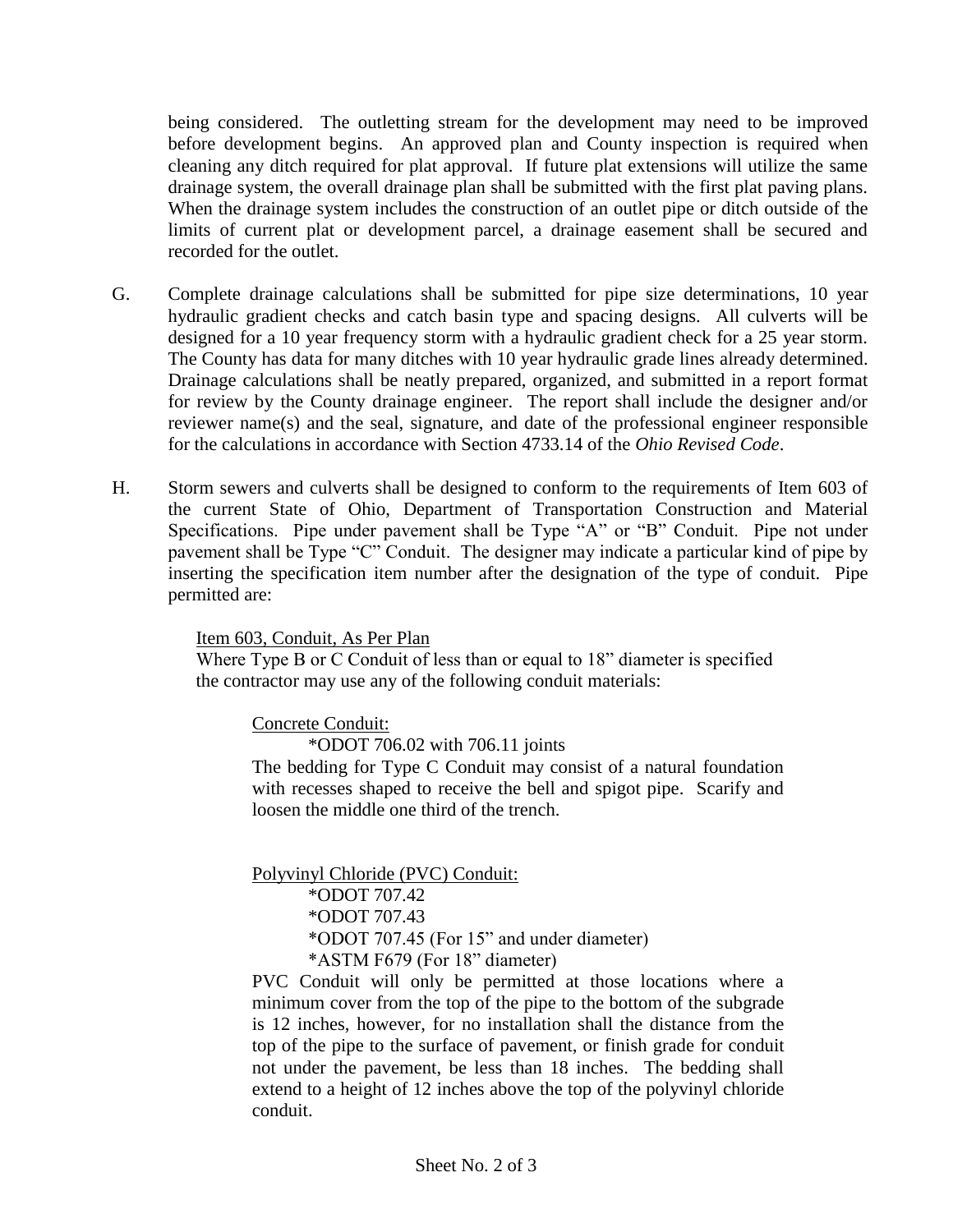Polyethylene Conduit:

\*ODOT 707.33 with in-line bell couplings and o-ring rubber gaskets meeting ASTM F477 only.

Polyethylene conduit will only be permitted at those locations where a minimum cover from the finish grade to the top of the pipe is 18 inches or greater. The bedding shall extend to a height of 12 inches above the top of the polyethylene conduit.

Where 21" or 24" diameter is specified for either Type B conduit not under the mainline pavement including shoulder and berm, or Type C conduit. The contractor may use any of the following conduit material:

Concrete Conduit

\*ODOT 706.02 with 706.11 joints

The bedding for Type C conduit may consist of a natural foundation with recesses shaped to receive the bell and spigot pipe. Scarify and loosen the middle one third of the trench.

Polyvinyl Chloride (PVC) Conduit:

\*ODOT 707.42 \*ODOT 707.43 \*ASTM F679

PVC Conduit will only be permitted at those locations where a minimum cover from the finish grade to the top of the pipe is 18 inches or greater. The bedding shall extend to a height of 12 inches above the top of the PVC conduit.

Polyethylene Conduit:

\*ODOT 707.33 with in-line bell couplings and o-ring rubber gaskets meeting ASTM F477 only.

Polyethylene conduit will only be permitted at those locations where a minimum cover from the finish grade to the top of the pipe is 18 inches or greater. The bedding shall extend to a height of 12 inches above the top of the polyethylene conduit.

For 21" & 24" Type B Conduit under mainline pavement including shoulder and berm, and for 27" Conduit and over the Contractor shall use:

Concrete Conduit:

\*ODOT 706.02 with 706.11 joints

The bedding for Type C conduit may consist of a natural foundation with recesses shaped to receive the bell and spigot pipe. Scarify and loosen the middle one third of the trench.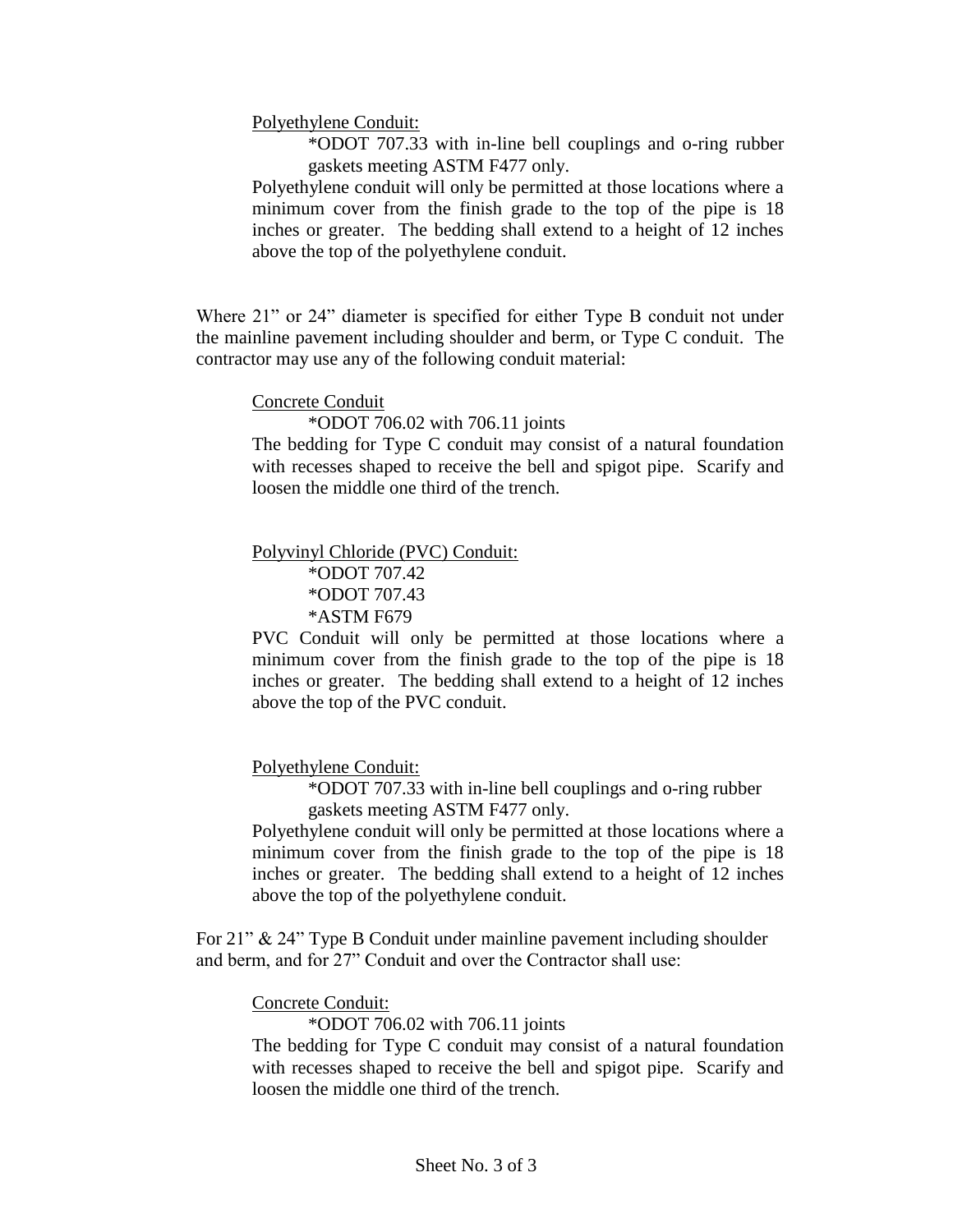It is the designers responsibility to determine which conduit meets as per plan bidding conditions, and which conduit is closed to a specific conduit type. The plan's subsummaries and general summaries shall reflect this. Corrugated metal pipe will be permitted only when being used as a restriction in a detention facility. The design manning roughness coefficient for corrugated pipe shall be n=0.024. All other pipe shall have a roughness coefficient of  $n=0.013$ .

Type "A" and "B" Conduit shall have a minimum cover of 9" from the top outside crown to the bottom of the finished subgrade for concrete pipe and 12" minimum cover for polyvinyl chloride and polyethylene conduit. Type "C" Conduit with less than 18" of cover shall be reinforced concrete. Pipe shall be minimum 12" diameter beyond the first structure which picks up surface water.

- I. Mainline storm sewers should not be placed in rear yards. 12" crossovers should have a 1% grade for better cleanout purposes.
- J. Grading plans will be required showing the proposed elevations at the right of way line, building lines and back lot lines. In areas where the site grading plan calls for the conveyance of surface storm water along or across rear property lines, a catch basin shall be provided to limit the length draining to the basin to a maximum of the lesser of 3 lots or 300 feet in any one direction. For the sump condition with back to back lots, a maximum of 12 lots may drain to one catch basin. A desirable grade of 0.5% and an absolute minimum grade of 0.3% shall be provided for rear lot swales.
- K. Rock channel protection will be required at all sewer and culvert outlets.
- L. Storm sewer taps shall be provided for all lots unless basements and crawl spaces are prohibited by plat recitation. Taps shall be outletted to the main storm sewer system for the development and may not be outletted directly to open ditches or rear yard drainage. Storm sewer taps shall be a minimum of 6" diameter and shall be carried to the right of way line or on to the lot. If more than one lot is served by a single line, the line shall be sized assuming each lot is contributing 50 gal./min (0.11 c.f.s.). The minimum velocity for full flow shall be 2 ft./sec. In structures storm sewer taps shall be placed at least 6 inches above main line sewers and into structures whenever possible.
- M. Any storm sewers connecting into State of Ohio drainage systems or crossing state highways must be approved by the Ohio Department of Transportation.
- N. For manhole and catch basin locations, use the center of the structure.
- O. Cross sections shall show all cross overs, catch basins, manholes, and rear yard drainage swales.
- P. Detention facilities will be required by the County and the allowable flow out will be limited to the existing 5 year intensity storm for existing conditions of the proposed site or available capacity of the outlet. The detention facility shall store the proposed flow from a 25 year intensity storm. Existing conditions may limit the allowable out flow of the proposed site. For example, a proposed development may drain 20 acres to a ditch or conduit that receives a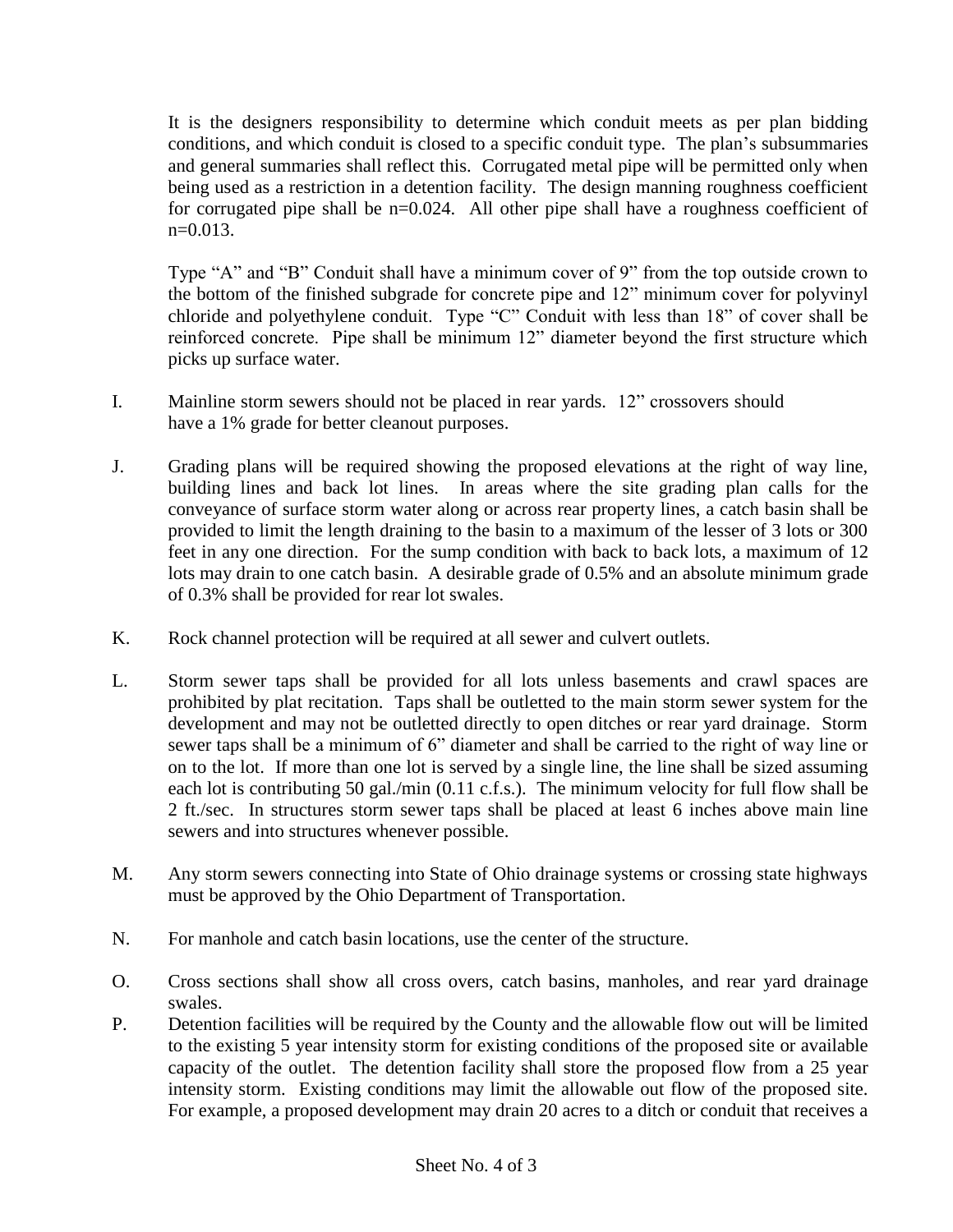total drainage area of 100 acres. The existing ditch or conduit may have the capacity to carry 20 c.f.s. and it was determined that the existing conditions for the 20 acres to be developed carried 20 c.f.s. In this situation, the proposed site would be prorated over the entire drainage area and would be allowed one fifth of the outlet capacity (4 c.f.s.) since the site has one fifth of the overall drainage area. The storage area for the detention pond should be above the 10 year storm of the outletting stream. The outlet conduit for the detention area must be set above normal water elevation of the receiving stream, ditch, or conduit. Detention (dry) ponds will be maintained by owners and County will put residential, commercial and industrial subdivision detention (dry) ponds under a petition to be maintained by County as a backup only. When determining meter size for detention ponds Q flow and not Q avg. shall be used for determining peak discharge. Detention ponds should be set up near outlet on separate lot and not in rear yards. See sample storm water detention calculations sheets 7, 8, and 9. When the drainage system includes the construction of an outlet pipe or ditch outside of the limits of current plat or development parcel, a drainage easement shall be issued and recorded for the outlet.

- Q. The side slopes shall have a maximum slope of 2.5:1 or flatter for residential areas. Steeper slopes may be approved, but may require fencing or other safety measures. Dry ponds should be graded for complete drainage (0.50% minimum internal slope) shall be of sufficient strength to support a tractor mower, or other equipment required for maintenance. Wet ponds shall include a bench and safety ledge. Where ground conditions are favorable, the use of permeable pavement surfaces as a lining material should be considered to encourage percolation of stored runoff water into the ground. All slopes shall have erosion control with an approved turf reinforcement mat and/or mulch system.
- R. Maximum spacing between access structures (catch basins or manholes) shall be 350 feet for pipe sizes of 36" and under and 500 feet for sizes over 36".
- S. All catch basins and manholes shall be constructed without sumps or traps, except where two main runs intersect then a sump would be required. Also a sump is required at the last manhole prior to the outlet.
- T. Access to main line storm sewers shall be provided through the use of manholes located to keep the sewer a sufficient distance behind the edge of pavement or curb line. Catch basins are not to be located on the main line storm sewer, on curbed or urban pavement typicals, but is allowed on rural typicals.
- U. Rear yard catch basins shall be constructed and rear yard swales graded at the time the development's storm drainage and pavement is constructed. Swales shall be seeded, mulched and fertilized. Silt fences shall be placed around all rear yard catch basins.
- V. Subdivisions which are involved with an open ditch may be required to enclose the ditch if the enclosure would involve a 48 inch conduit or smaller size. Larger open ditches may require that side slopes of ditch banks be stabilized with dumped rock or by some other means. Ditch easements will be required for ditches from top of bank plus 20 ft. on one continuous side. Multiple conduit culvert systems will not be allowed and enclosures must be single structures. See FEMA section Y.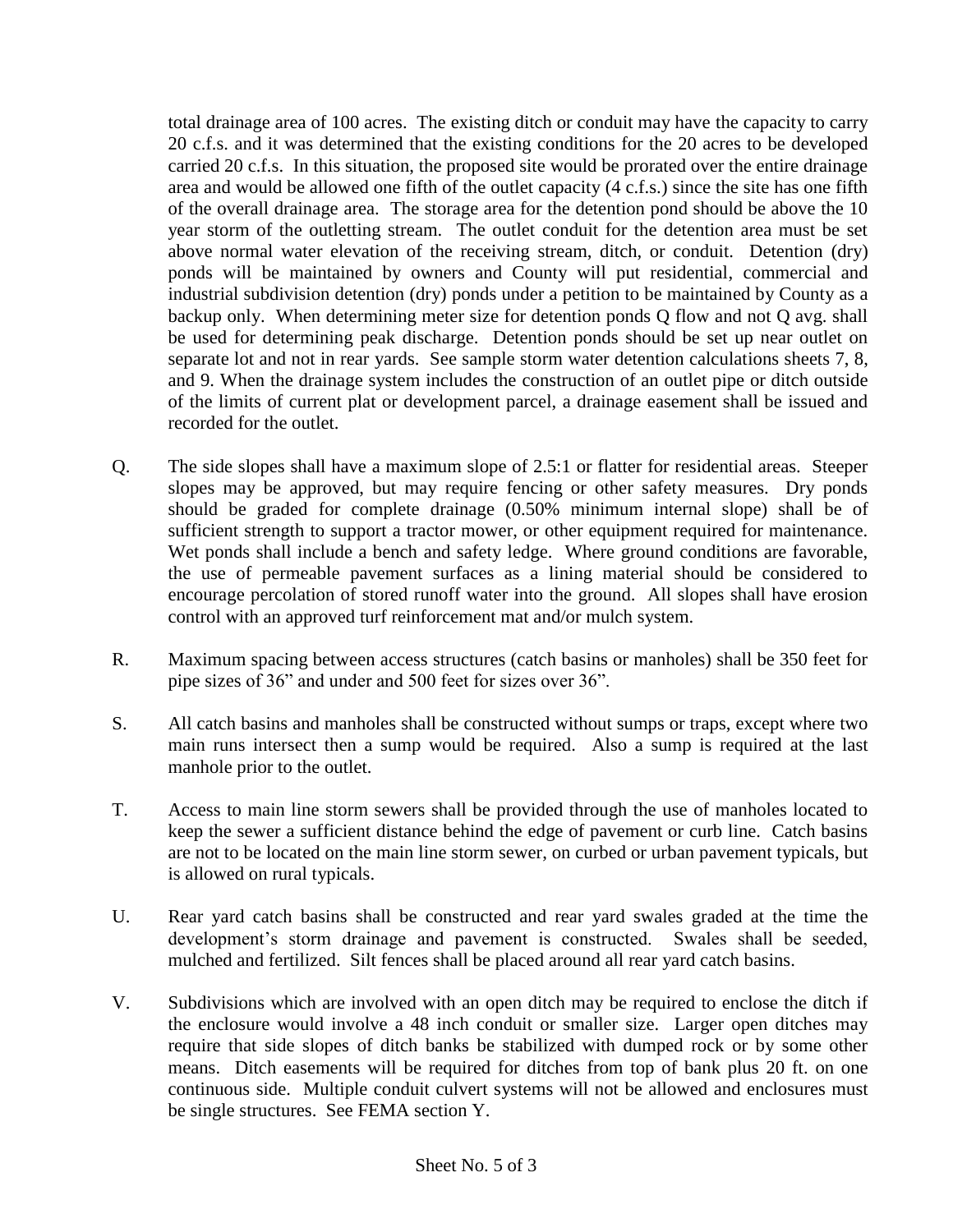- W. Drive entrances that disturb County, State, or Township Right of Way may require drive tiles, and a permit.
- X. Storm sewer easements shall be a minimum of 20 feet for all storm sewers and a minimum 15 feet for drainage easements involving swales.
- Y. Requirements for NPDES permits shall be followed when a permit is required.
- Z. FEMA regulations shall be strictly followed for all developments. Impacts on floodway and floodway fringe shall be addressed. Filling in floodplain requires a permit from Lucas County Building Regulations. Flood boundaries shall be shown on plans along with 100 year storm elevations. All necessary CLOMRs, LOMRs, or LOMAs shall be secured from FEMA before construction of buildings can commence. FEMA studied streams and ditches require that new structures do not raise 100 year storm elevation unless public notification is performed and all parties affected by change are contacted and are agreeable to the raise in the 100 year storm elevation.
- AA. Mainline storm sewers in Township or County right-of-way shall not be placed with flowlines below normal water of any ponds.
- BB. Outletting storm sewers shall be placed a minimum of 6" above existing ditch bottoms unless outlet ditch has been cleaned within the previous two years then outlet storm sewer shall be placed 1 foot above ditch bottom, for ditches that are normally dry year round. For ditches that have water in them most of the year the storm sewer outlet shall be placed above the normal water elevation.
- CC. Wetlands that could be affected by the development shall be shown on plans by a qualified professional. No dredging, filling, clearing or altering of wetlands is allowed until the proper Army Corp of Engineers and/or Ohio EPA permit are secured.
- DD. Riparian setbacks that are required by County Flood Drainage Regulations or by Township Resolutions shall be shown and incorporated into the overall drainage design.
- EE. Any ditch enclosure or ditch work may require Army Corp of Engineers permit or Ohio EPA permit. When doing any work in a ditch, stream, creek or river, contact Army Corp of Engineers and Ohio EPA for any applicable permits.
- FF. Cross sections of ditches, creeks or rivers where fill is being placed in a floodplain will be required and must show effects of any flooding caused by additional fill in floodplain for 5, 10, 25 and 100 year storms.
- GG. Discharge from enclosure shall be as follows
	- a. All outlets will be designed so that velocities will be appropriate to, and will not damage, receiving waterways.
	- b. Outlet protection using riprap or other approved materials will be provided as necessary to prevent erosion.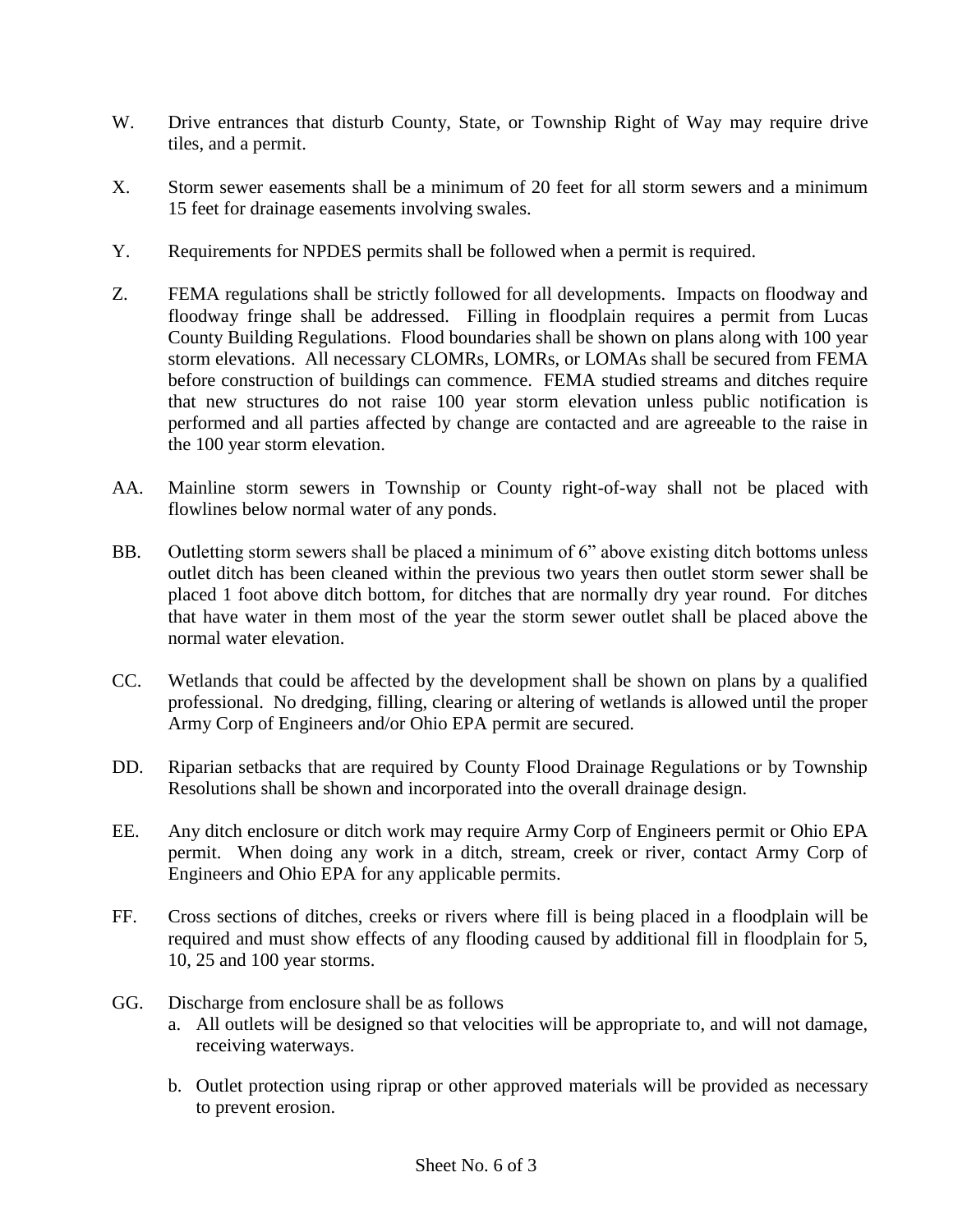- c. The soils above and around the outlet will be compacted and stabilized to prevent piping around structure. Riprap extending 3 feet above the ordinary high water mark is recommended for all outlets and should be keyed in 18" below outlet grade line.
- d. When the outlet empties into a detention/retention facility, channel or other watercourse, and the difference in elevation between the outfall storm sewer flow line to the receiving detention/retention facility, channel or other watercourse is greater than 3 feet then a drop manhole will be required to dissipate energy. If the outletting storm sewer velocity is 4ft./s flowing full or less, then another approved method of stabilization may be considered.
- HH. An agreement for maintenance of detention ponds, retention ponds, water quality structures or any other Best Management Practice (BMP) will be required for all site plans and subdivisions that are not already placed under maintenance through the County petition process. A sample of agreement required is shown on page 8 of Storm Drainage Design Criteria.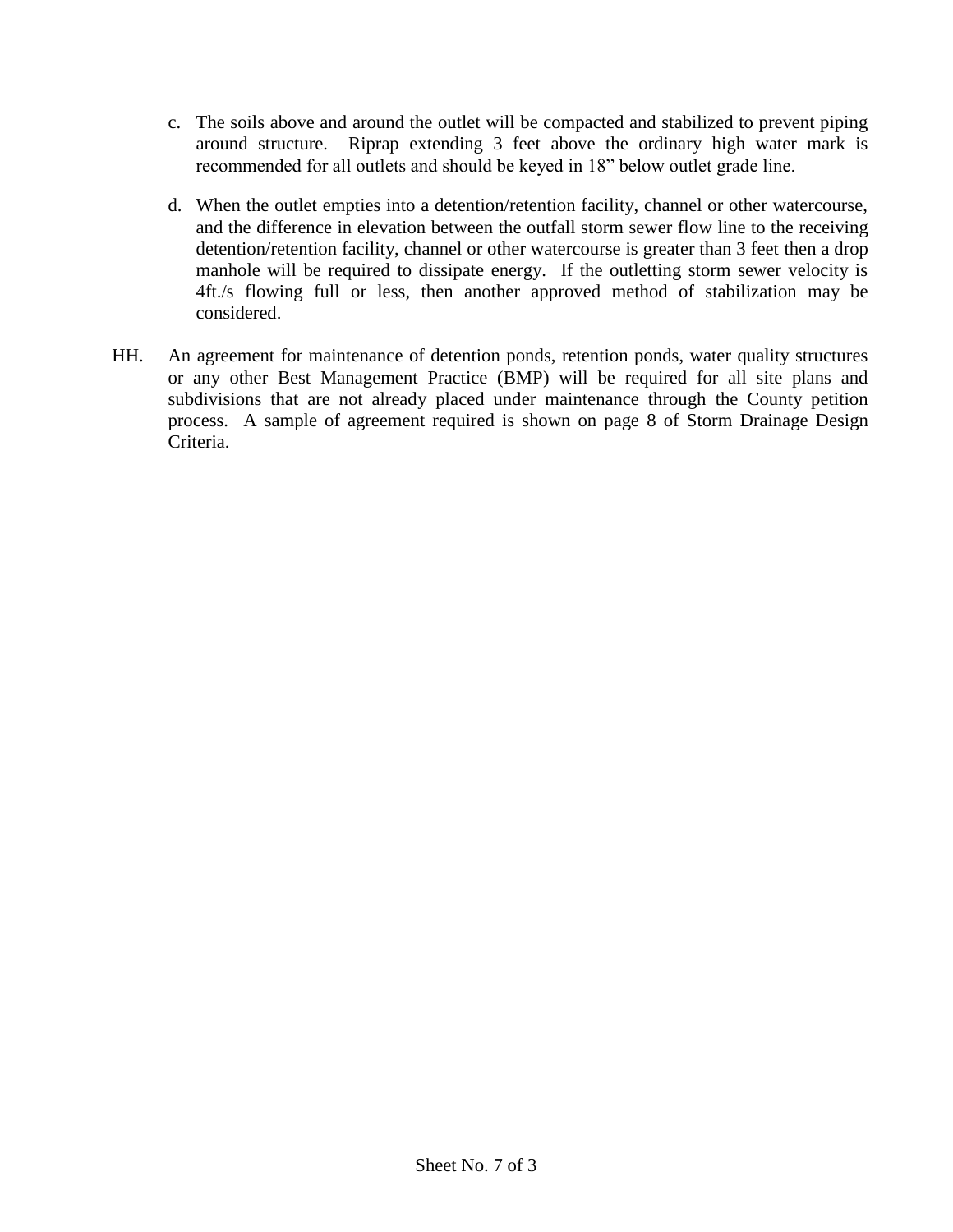### **TOLEDO STORMWATER CREDIT BEST MANAGEMENT PRACTICE (BMP) MAINTENANCE AGREEMENT**

| <b>APPLICANT:</b>    |  |
|----------------------|--|
|                      |  |
|                      |  |
|                      |  |
|                      |  |
|                      |  |
|                      |  |
| PROJECT INFORMATION: |  |
| Name of Project:     |  |
|                      |  |
|                      |  |
|                      |  |
| Type of BMP:         |  |

#### CERTIFICATION:

I certify that the above information is true and correct to the best of my knowledge and belief. I agree to maintain the above stated BMP to the prescribed criteria according to the Lucas County Engineers. I, hereby, release the County and Township from any maintenance responsibility whatsoever on the above identified BMP located on my property. I agree to provide corrected information should there be any change in the information provided herein. I agree to allow the County or Township to inspect BMP to assure proper working order.

Name Title

Signature Date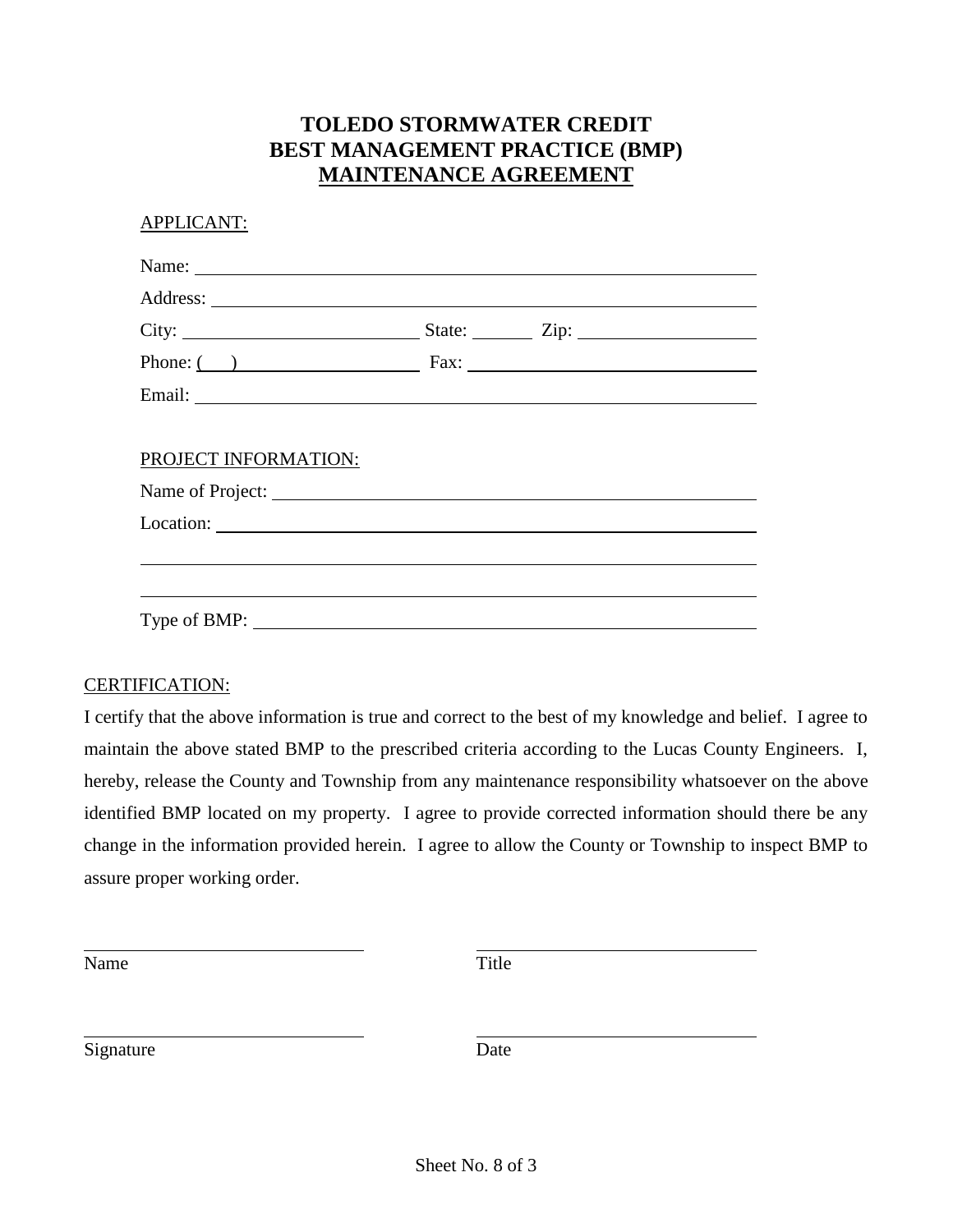## **RUNOFF COEFFICIENTS FOR RATIONAL METHOD**

| <b>LAND USE DESCRIPTION</b>                               | <b>HYDROLOGIC</b><br><b>SOIL GROUP</b> |     |              |     |
|-----------------------------------------------------------|----------------------------------------|-----|--------------|-----|
|                                                           | A                                      | B   | $\mathsf{C}$ | D   |
| <b>Cultivated Land:</b><br>without conservation treatment | .32                                    | .50 | .66          | .74 |
| with conservation treatment                               | .17                                    | .30 | .43          | .50 |
| Pasture or Range Land:<br>poor condition                  | .26                                    | .45 | .61          | .69 |
| good condition                                            | .05                                    | .16 | .36          | .47 |
| Meadow:<br>good condition                                 | .50                                    | .13 | .30          | .43 |
| Wood or Forest Land:<br>thin stand, poor cover, no mulch  | .05                                    | .23 | .41          | .54 |
| good cover                                                | .05                                    | .10 | .29          | .41 |
| Open Spaces, lawns, parks, golf courses, cemeteries, etc. |                                        |     |              |     |
| good condition:<br>grass cover on 75% or more of the area | .05                                    | .16 | .36          | .47 |
| fair condition:<br>grass cover on 50% to 75% of the area  | .05                                    | .28 | .45          | .57 |
| Commercial and Business Areas (85% impervious)            | .69                                    | .77 | .83          | .86 |
| Industrial Districts (72% impervious)                     | .50                                    | .66 | .74          | .80 |
| Residential:                                              |                                        |     |              |     |
| <b>Average % Impervious</b><br><b>Average Lot Size</b>    |                                        |     |              |     |
| 1/8 acre or less<br>65                                    | .41                                    | .59 | .72          | .77 |
| 38<br>$\frac{1}{4}$ acre                                  | .16                                    | .37 | .54          | .64 |
| 30<br>$\frac{1}{3}$ acre                                  | .12                                    | .32 | .50          | .61 |
| 25<br>$\frac{1}{2}$ acre                                  | .09                                    | .29 | .47          | .59 |
| 20<br>1 acre                                              | .06                                    | .26 | .45          | .57 |
| 2 acres                                                   | .05                                    | .23 | .41          | .50 |
| Pavement Parking lots, roofs, driveways, etc.             | .96                                    | .96 | .96          | .96 |

The coefficients are applicable for storm of five to ten year return frequencies.

For recurrence intervals longer than ten years, the indicated runoff coefficients should be increased, assuming that nearly all of the rainfall will become runoff and should be accommodated by and increased runoff coefficient.

*Source: Medina County Stormwater Management and Sediment Control Rules and Regulations, Dec. 1998, Page 53*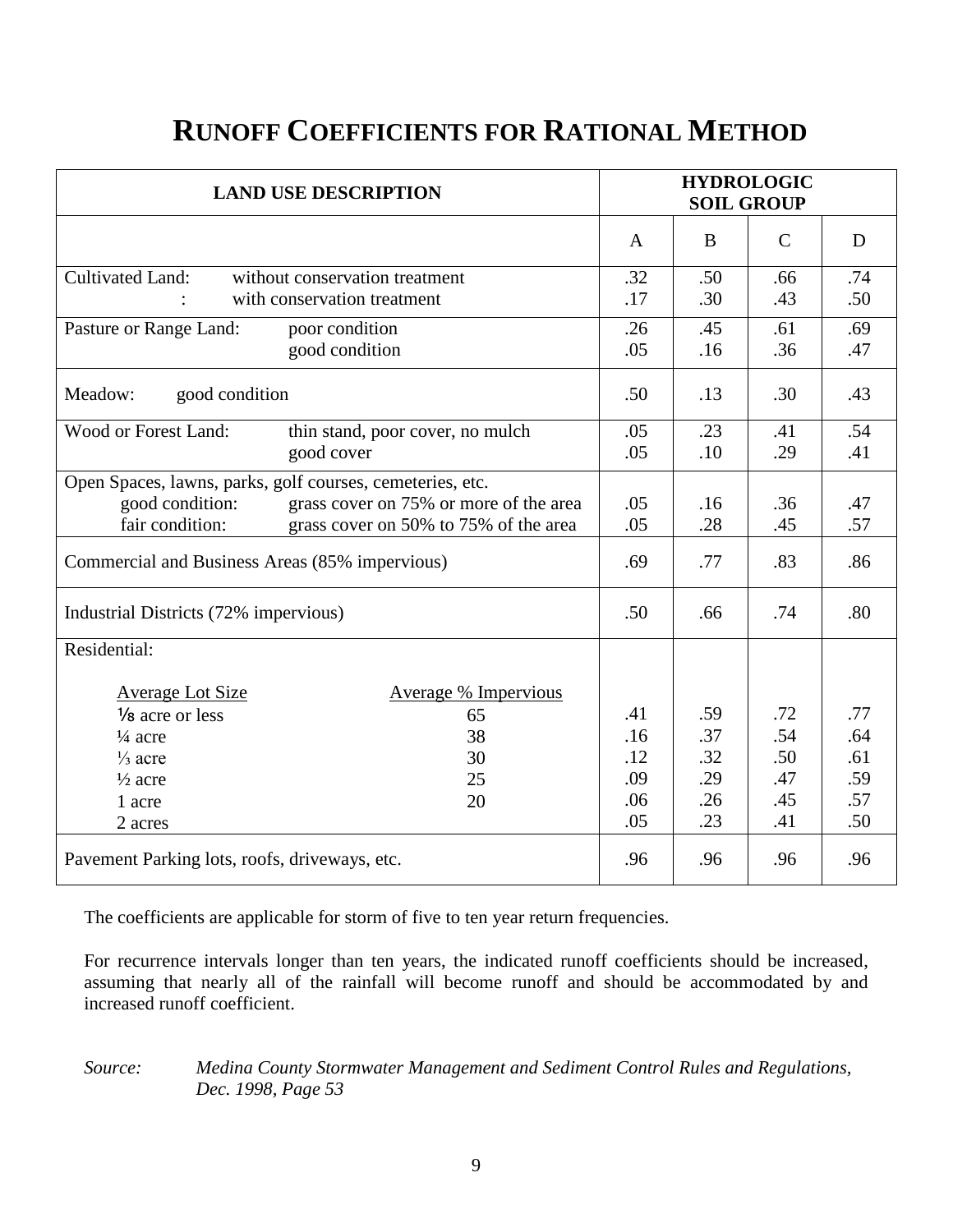| A.             | Gross Area                |                          |                        | S.F.            |
|----------------|---------------------------|--------------------------|------------------------|-----------------|
| <b>B.</b>      | Pavement Area             |                          |                        | S.F.            |
| $C$ .          | <b>Building Area</b>      |                          |                        | S.F.            |
| D.             | Total Impervious $S.F. =$ |                          |                        | $S.F. x 0.90 =$ |
| Ε.             | Net Pervious Area         |                          |                        | $S.F. x 0.15 =$ |
| F <sub>r</sub> | Wt. C. = $C_w$ =          | CA <sub>I</sub><br>$A_T$ | <u>a matematika ka</u> | $C x A_I +$     |

G. Allowable Q into exist system (see Design Considerations "Sect. IV-N") (April, 1977)

 $Q_{\text{allow}} = \text{Ci}A = 0.15 \times 3.2 \times AT/43560 = 0.15 \times 3.2 \times 43560 =$ 

(Note:  $i_5 = 3.2$ "/hr. (5 year 20 min.)

### H. Detention Volume Required

|        | $I_{25}$<br>In/hr | $C_wA$<br>$(A=ACres)$ | $Q_{in}$<br>$Q_{25}$ | $Q_{out} =$<br>$Q_{\text{allow}}$ | $Q_{in}$ – $Q_{out}$ | $(Q_{in} - Q_{out}) \times t_c \times 60$ | Design<br>Detention |
|--------|-------------------|-----------------------|----------------------|-----------------------------------|----------------------|-------------------------------------------|---------------------|
|        |                   |                       |                      |                                   |                      |                                           | Volume              |
| 20     | 4.40              |                       |                      |                                   |                      |                                           |                     |
| $30\,$ | 3.60              |                       |                      |                                   |                      |                                           |                     |
| 40     | 3.00              |                       |                      |                                   |                      |                                           |                     |
| 50     | 2.60              |                       |                      |                                   |                      |                                           |                     |
| 60     | 2.30              |                       |                      |                                   |                      |                                           |                     |
| $70\,$ | 2.10              |                       |                      |                                   |                      |                                           |                     |
| $80\,$ | 1.90              |                       |                      |                                   |                      |                                           |                     |
| $90\,$ | 1.70              |                       |                      |                                   |                      |                                           |                     |
| $00\,$ | 1.60              |                       |                      |                                   |                      |                                           |                     |
| $10\,$ | 1.50              |                       |                      |                                   |                      |                                           |                     |
| $20\,$ | 1.40              |                       |                      |                                   |                      |                                           |                     |
| $30\,$ | 1.30              |                       |                      |                                   |                      |                                           |                     |
| $40\,$ | 1.20              |                       |                      |                                   |                      |                                           |                     |
| 50     | 1.15              |                       |                      |                                   |                      |                                           |                     |
| 60     | 1.10              |                       |                      |                                   |                      |                                           |                     |
| $70\,$ | 1.05              |                       |                      |                                   |                      |                                           |                     |
| $80\,$ | 1.00              |                       |                      |                                   |                      |                                           |                     |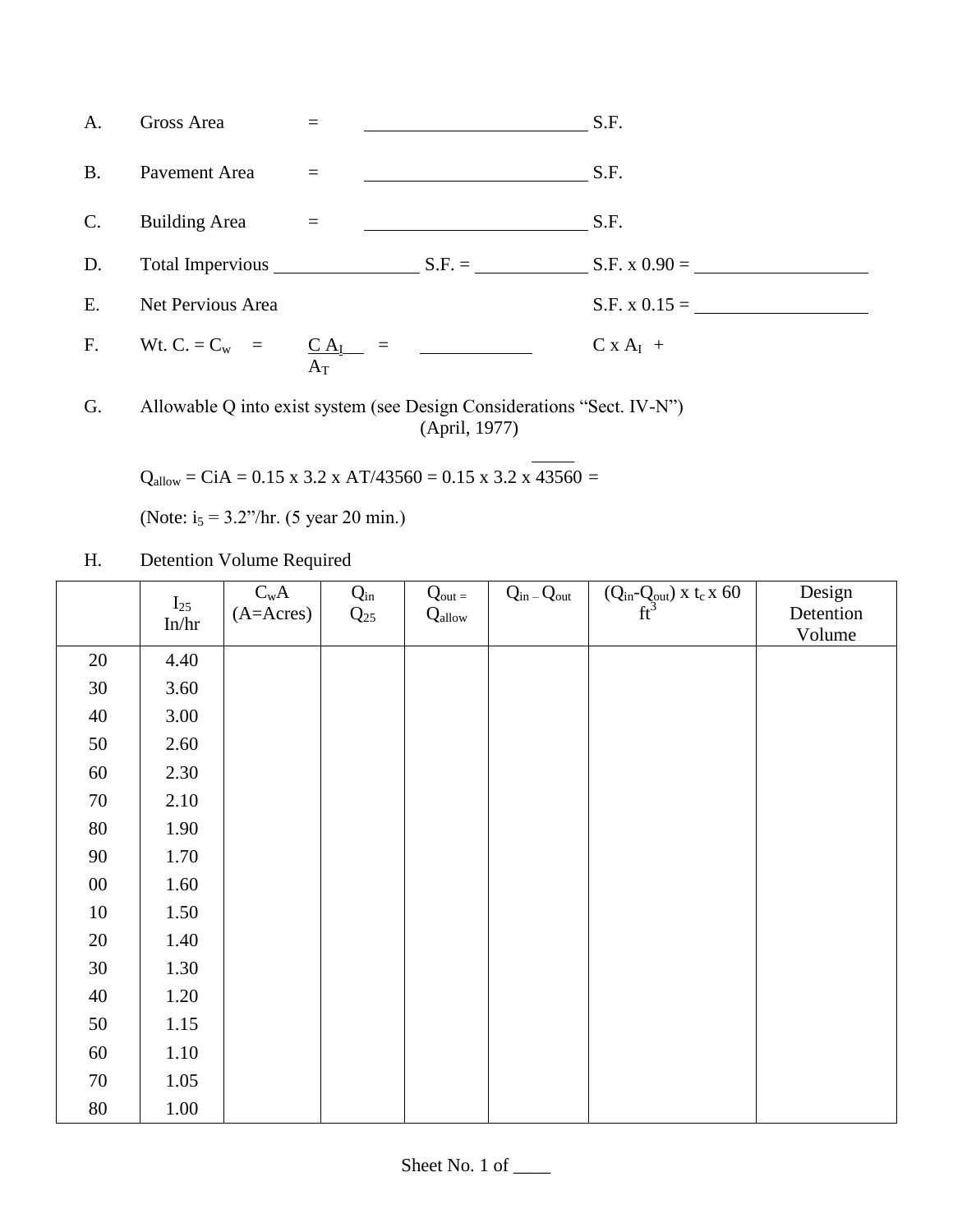If peak storage volume is not reached within the 3 hour time period in the above table, continue this procedure until peak storage volume is reached. Rainfall Intensity Chart, dated 4/17/61, is available from this Office upon request.

| Area | End Area of Section | Length | Volume $(tf3)$ |
|------|---------------------|--------|----------------|
|      |                     |        |                |
|      |                     |        |                |
|      |                     |        |                |
|      |                     |        |                |
|      |                     |        |                |

#### I. Determination of Design Detention Volume

### O. Detention Design Meter Line Check (Culvert Analysis)

| $H = V^2 (1 + K_e + 29n^2L)$<br>2g<br>R 4/3       | DATA: | Length of meter line $=$                                             | ft.  |
|---------------------------------------------------|-------|----------------------------------------------------------------------|------|
| $2gH = V^2 (1 + K_e + 29n^2L)$<br>$R \frac{4}{3}$ | 2.    | Slope of meter line $=$                                              | $\%$ |
| $V^2 = 2 gH$                                      | 3.    | Size of meter line $=$                                               | in.  |
| $(1 + K_e + 29n^2L)$<br>$R \frac{4}{3}$           | 4.    | Pipe type $\&$ "N"<br>$(CMP - n = 0.024)$<br>all others $n = .013$ ) |      |
|                                                   | 5.    | Entrance Coeff $(K_e)$ =                                             | 0.5  |
|                                                   | 6.    | Assumed Max. Head $=$                                                | ft.  |
|                                                   |       | Hydr. Radius $(R)$ =                                                 | ft.  |

 $(R \frac{4}{3}) =$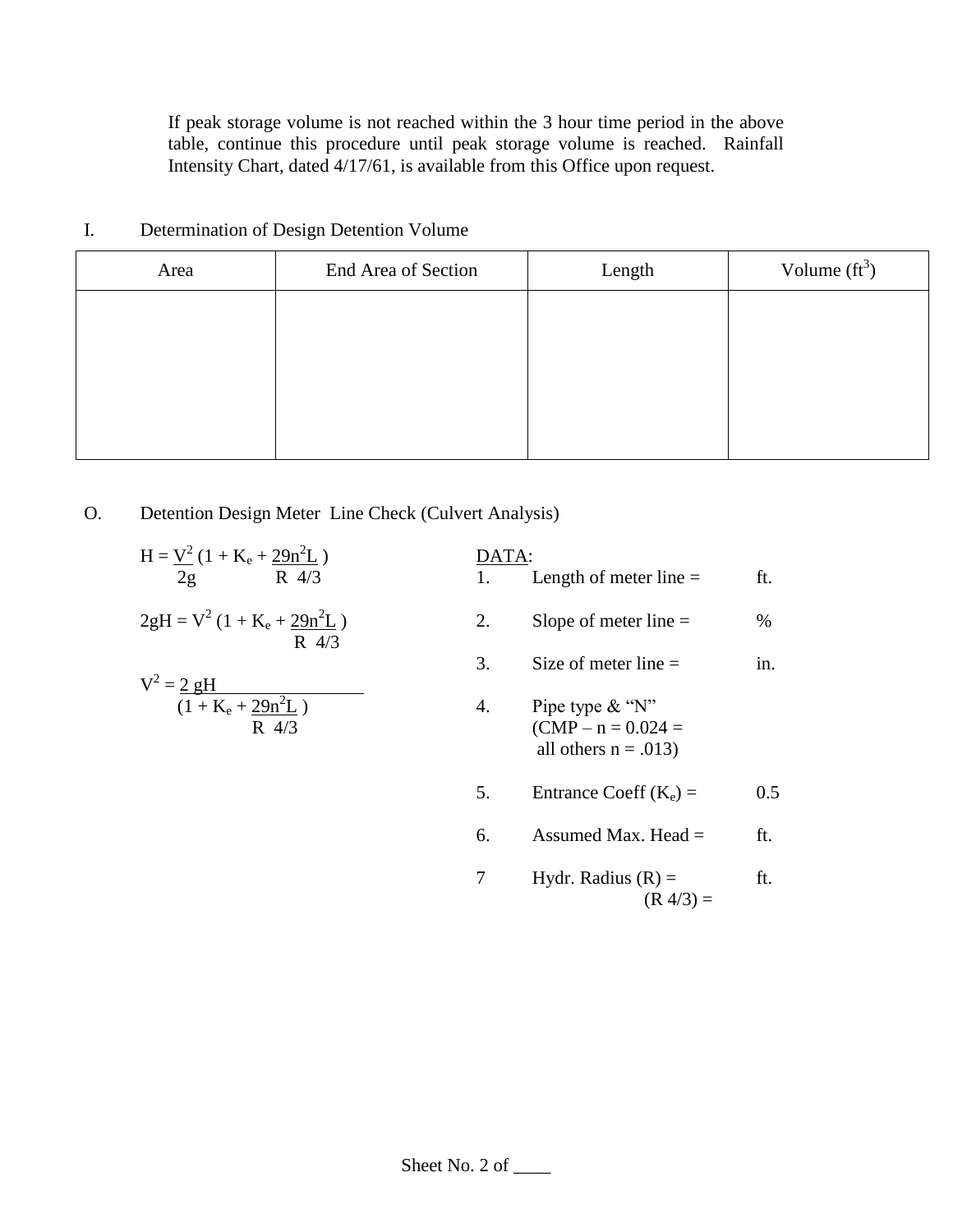| Assumed<br>Head (H) | $H \times 2g$ | $1 + K_e + 29n^2L$<br>$R$ 4/3 | $V^2$ | $\ensuremath{\mathbf{V}}$ | Area of<br>Pipe (A) | Flow<br>Q. | $Q$ av. $=$<br>$\Sigma$ Q./number |
|---------------------|---------------|-------------------------------|-------|---------------------------|---------------------|------------|-----------------------------------|
| 0.5                 |               |                               |       |                           |                     |            |                                   |
| $1.0$ '             |               |                               |       |                           |                     |            |                                   |
| 1.5                 |               |                               |       |                           |                     |            |                                   |
| $2.0^{\circ}$       |               |                               |       |                           |                     |            |                                   |
| 2.5'                |               |                               |       |                           |                     |            |                                   |
| 3.0'                |               |                               |       |                           |                     |            |                                   |